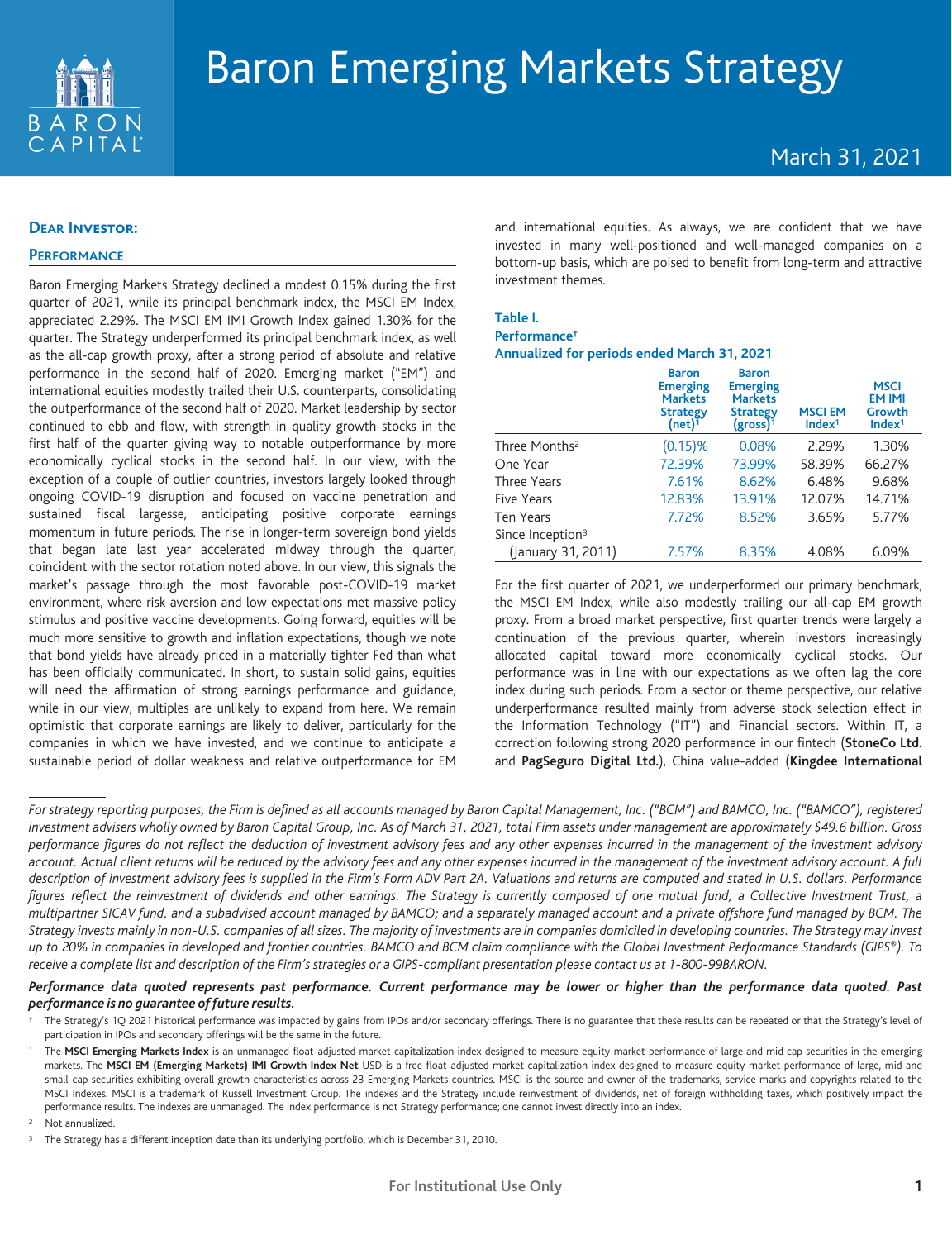**Software Group Co. Ltd.**, **Glodon Company Limited**, and **Hua Hong Semiconductor Ltd.**), and digitization (**GDS Holdings Limited**) themes stood out. Within Financials, concerns related to the re-emergence of COVID-related disruption, triggered a correction in several investments, notably **Itau Unibanco Holding SA** and **B3 S.A. – Brasil, Bolsa, Balcao** in Brazil, and **Kotak Mahindra Bank Ltd.** and **Bajaj Finance Limited** in India. Partially offsetting the above, solid gains from several of our investments related to our sustainability/EV supply chain theme (**Korea Shipbuilding & Offshore Engineering Co., Ltd.**, **Techtronic Industries Co. Ltd.**, **Grupo Mexico, S.A.B. de C.V.**, and **Glencore PLC**) contributed positively. In addition, positive stock selection effect in the Consumer Discretionary (**Ozon Holdings PLC** and **Galaxy Entertainment Group Limited**) and Energy (**Novatek PJSC**) sectors contributed positively to relative performance. From a country perspective, our overweight positioning together with weak stock selection in Brazil, and adverse stock selection in India were key detractors from relative performance this quarter. In our view, this weakness was driven by the re-emergence of COVID-19-related concerns in these countries and is likely to be temporary, however we have reduced aggregate exposure to Brazil and will continue to monitor the situation as COVID-19 challenges have begun to threaten the favorable reform agenda.

## **Table II.**

**Top contributors to performance for the quarter ended March 31, 2021**

|                                                         | <b>Percent</b><br>Impact |
|---------------------------------------------------------|--------------------------|
| Tencent Holdings Limited                                | 0.40%                    |
| Taiwan Semiconductor Manufacturing Company Ltd.         | 0.36                     |
| Korea Shipbuilding & Offshore Engineering Co., Ltd.     | 0.28                     |
| Max Financial Services Limited                          | 0.28                     |
| Beijing Oriental Yuhong Waterproof Technology Co., Ltd. | 0.27                     |

**Tencent Holdings Limited** operates the leading social network and messaging platforms, the largest online entertainment and media business, and the largest online gaming business in China. Shares of Tencent were up on broad-based strength across segments, continuation of robust investment activity, and significant optionality going forward across cloud, gaming, SaaS, video, and education. We believe Tencent can grow each of its businesses over the long term given its track record of execution, scale, and unique and diversified online assets.

Semiconductor giant **Taiwan Semiconductor Manufacturing Company Ltd.** continued to outperform the broader technology sector as demand for next generation chips remained strong, and global chip shortages led to industry price increases. In addition, investors viewed Taiwan Semi's planned \$100 billion capital expenditure over the next three years as a strong vote of confidence that the company will continue to offer leading edge development and stay ahead of its peers. We believe Taiwan Semi will grow on the high end of its 10% to 15% growth target.

**Korea Shipbuilding & Offshore Engineering Co., Ltd.** is the largest shipbuilder in the world. Shares rose after an analyst day revealed a growth strategy in eco-friendly LNG, ammonia, and hydrogen shipbuilding in addition to plans to develop offshore wind farms. We expect tightening international maritime carbon emission regulations to drive much higher demand for LNG fuel-propelled ships and carbon free ammonia-fueled ships. The company has technological leadership in LNG dual fueled ships and will effectively operate in a duopoly after its merger with DSME is completed.

**Max Financial Services Limited** contributed to performance after gaining regulatory approval to consummate a strategic investment by Axis Bank, its key distribution partner, coupled with a demonstrated increase in market share. As India's leading life insurance player, the company is benefiting from strong consumer demand for term protection and financial savings products. We retain conviction owing to secular growth opportunities in India's life insurance industry and expect mid-teens earnings growth over the next three to five years.

**Beijing Oriental Yuhong Waterproof Technology Co., Ltd.** is China's leading provider of waterproofing and other advanced building materials to the real estate and infrastructure sectors. Shares rose after the company beat consensus estimates and raised guidance. We expect structural growth in the waterproofing industry to accelerate as China pushes for higherquality standards. In our view, Beijing Oriental Yuhong has the best product quality, track record, and pricing power in the industry and is well positioned to sustain 30% earnings growth over the next several years.

#### **Table III.**

**Top detractors from performance for the quarter ended March 31, 2021**

|                                               | <b>Percent</b><br><b>Impact</b> |
|-----------------------------------------------|---------------------------------|
| Kingdee International Software Group Co. Ltd. | $-0.28%$                        |
| StoneCo Ltd.                                  | $-0.25$                         |
| InPost SA                                     | $-0.24$                         |
| <b>GDS Holdings Limited</b>                   | $-0.22$                         |
| Localiza Rent a Car S.A.                      | $-0.22$                         |

After achieving record growth in 2020, shares of enterprise management software provider **Kingdee International Software Group Co. Ltd.** gave up some gains during the quarter. While the underlying growth in core cloud products remained strong, the market rotation from growth to value and margin pressure from its cloud transition weighed on the stock. We maintain our conviction in Kingdee's ability to deliver growth in the vastly underpenetrated customer relationship management segment in China given its long-standing leadership and R&D capability.

**StoneCo Ltd.** is a leading financial technology services company in Brazil. Shares declined on results that were weaker than analyst forecasts coupled with macro factors, including a devaluation in the Brazilian real and a resurgence of COVID-19 in Brazil, which will likely impact near-term payment volumes in Stone's core small- and medium-sized enterprise segment. We believe Stone has the best value proposition for clients through its solutions in payments, software, and e-commerce, driving higher lifetime customer value and market share gains vs. peers.

**InPost SA**, a Poland-based operator of automated parcel locker networks, detracted on reports that its largest customer in Poland, Allegro, will roll out a small parcel locker network of its own, potentially cannibalizing its business with InPost. We initiated a position and added to it during the quarter, as we believe InPost's network density and efficiency in Poland offers unmatched unit economics, and we are excited about its growth potential across Western Europe.

**GDS Holdings Limited** is a leading Chinese data center operator within Tier 1 cities. The stock was a detractor in the quarter due to the broader sell-off in technology-related companies, growth to value market rotation, and escalation of tensions between the U.S. and China. Fundamentals, however, remained robust, and growth visibility has improved. We retain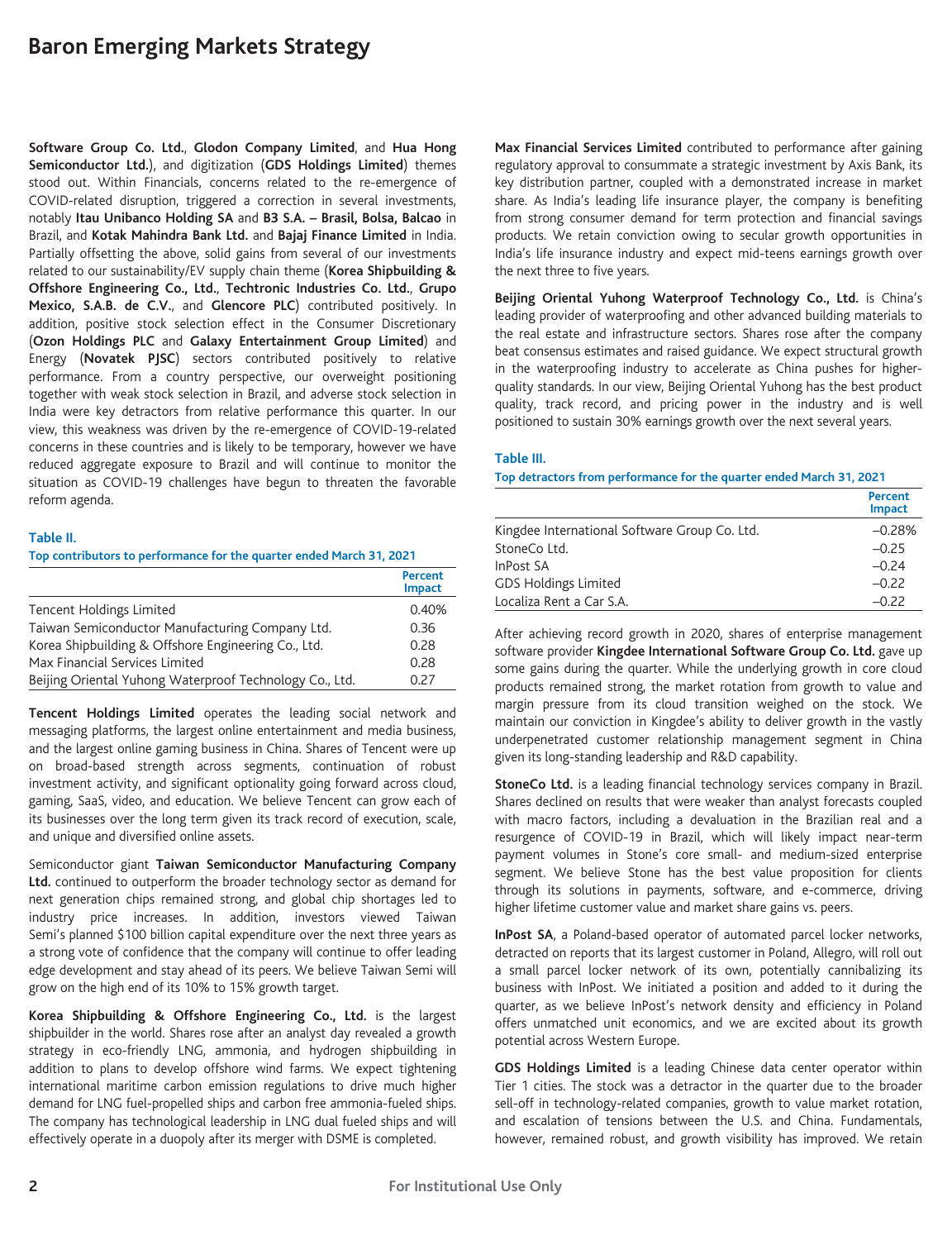conviction in GDS due to durable secular tailwinds in cloud adoption (early innings in China), increased visibility of growth/funding, and its status as a provider of choice to China's leading technology companies.

**Localiza Rent a Car S.A.** is the largest car rental and fleet rental company in Brazil. It has pioneered the integrated business model from car purchases, through car and fleet rentals, to used car sales. Shares fell due to uncertainty around the regulatory approval of its proposed merger with Unidas as well as macro concerns. We maintain conviction in the stock. Localiza enjoys competitive advantages in buying and selling vehicles and should continue to gain market share due to its scale and cost structure. We also expect its new car subscription (leasing) service to enhance the company's growth potential.

# **Portfolio Structure**

#### **Table IV.**

**Top 10 holdings as of March 31, 20211**

|                                                     | Percent<br>of Net<br><b>Assets</b> |
|-----------------------------------------------------|------------------------------------|
| Tencent Holdings Limited                            | 4.6%                               |
| Samsung Electronics Co., Ltd.                       | 4.1                                |
| Taiwan Semiconductor Manufacturing Company Ltd.     | 3.8                                |
| Alibaba Group Holding Limited                       | 3.6                                |
| Reliance Industries Limited                         | 2.2                                |
| Bajaj Finance Limited                               | 2.2                                |
| Korea Shipbuilding & Offshore Engineering Co., Ltd. | 2.0                                |
| Zai Lab Limited                                     | 2.0                                |
| Sberbank of Russia PISC                             | 1.7                                |
| Glencore PLC                                        | 1.6                                |

## **EXPOSURE BY COUNTRY**

#### **Table V.**

#### **Percentage of securities by country as of March 31, 2021**

|                      | <b>Percent</b><br>of Net<br><b>Assets</b> |
|----------------------|-------------------------------------------|
| China                | 37.3%                                     |
| India                | 21.2                                      |
| <b>Brazil</b>        | 8.2                                       |
| Russia               | 6.1                                       |
| Korea                | 6.1                                       |
| Taiwan               | 5.3                                       |
| Hong Kong            | 2.5                                       |
| Mexico               | 2.5                                       |
| United Kingdom       | 1.6                                       |
| Philippines          | 1.1                                       |
| Hungary              | 0.8                                       |
| Poland               | 0.8                                       |
| Japan                | 0.7                                       |
| Norway               | 0.5                                       |
| United Arab Emirates | 0.3                                       |
| <b>United States</b> | 0.2                                       |

*Exposure by Market Cap:* The Strategy may invest in companies of any market capitalization, and we have generally been broadly diversified across large-, mid-, and small-cap companies, as we believe developing world companies of all sizes can exhibit attractive growth potential. At the end of the first quarter of 2021, the Strategy's median market cap was \$17.5 billion, and we were invested 49.0% in giant-cap companies, 35.7% in large-cap companies, 8.9% in mid-cap companies, and 1.6% in smalland micro-cap companies as defined by Morningstar, with the remainder in cash.

# **Recent Activity**

During the first quarter of 2021, we added several new ideas to existing themes while also increasing exposure to several positions that we established in prior quarters. We continue our endeavor to add to our highest conviction investments.

We added to our digitization theme during the quarter, most notably by initiating positions in **Lojas Americanas S.A.**, **InPost SA**, and **Think & Learn Private Limited**. Lojas Americanas operates a leading chain of Brazilian discount retail stores and is the majority owner of the B2W e-commerce assets, its publicly traded subsidiary. The stock sold off materially in the second half of last year as B2W's growth trailed that of its closest Brazilian e-commerce peers. We believe that some of the underperformance was product mix-related, as the coronavirus pandemic benefited certain categories in which B2W is underexposed, and which we believe will normalize over time. We viewed the severely discounted valuation relative to peers as an attractive entry point ahead of what we believe can be a reacceleration of e-commerce growth this year and continued high ROI unit growth for the retail chain when the pandemic subsides. The two companies (Lojas Americanas and B2W) also announced they are exploring a merger during the quarter, which we think would ignite operational synergies in the intermediate term, particularly in fulfillment and logistics, and potentially narrow its valuation gap to other omnichannel retailers.

We also participated in the IPO of InPost, a Poland-based but increasingly pan-European operator of logistics networks that emphasizes technologyenabled automated parcel lockers. InPost operates the largest automated parcel locker network in Poland with a dominant market share, increasingly the preferred method among Poles to receive and return online purchases. The company's dense, technology-enabled logistics network has facilitated efficient package delivery times and e-commerce frequency levels generally not seen in any other emerging market outside of China. In our view, InPost's density of lockers, couriers, and pickup points, and merchantneutral network creates unit economics that new entrants are unlikely to be able to replicate. The company is also expanding to new markets, with a nascent position in the U.K. and via a recently announced acquisition of Mondial Relay, a logistics network in France, from which we believe InPost will extract synergies by overlaying its technology and onboarding pan-European customers from its Polish and U.K. businesses. We believe continued fast growth in Poland, as well as international expansion, will power annual revenue growth in excess of 30% over the next five years.

<sup>&</sup>lt;sup>1</sup> Top 10 holdings, percentages of securities by country, and recent activity are based on a representative account. Such data may vary for each client in the Strategy due to asset size, market conditions, client guidelines, and diversify of portfolio holdings. The representative account is the account in the Strategy that we believe most closely reflects the current portfolio management style for the Strategy. Representative account data is supplemental information.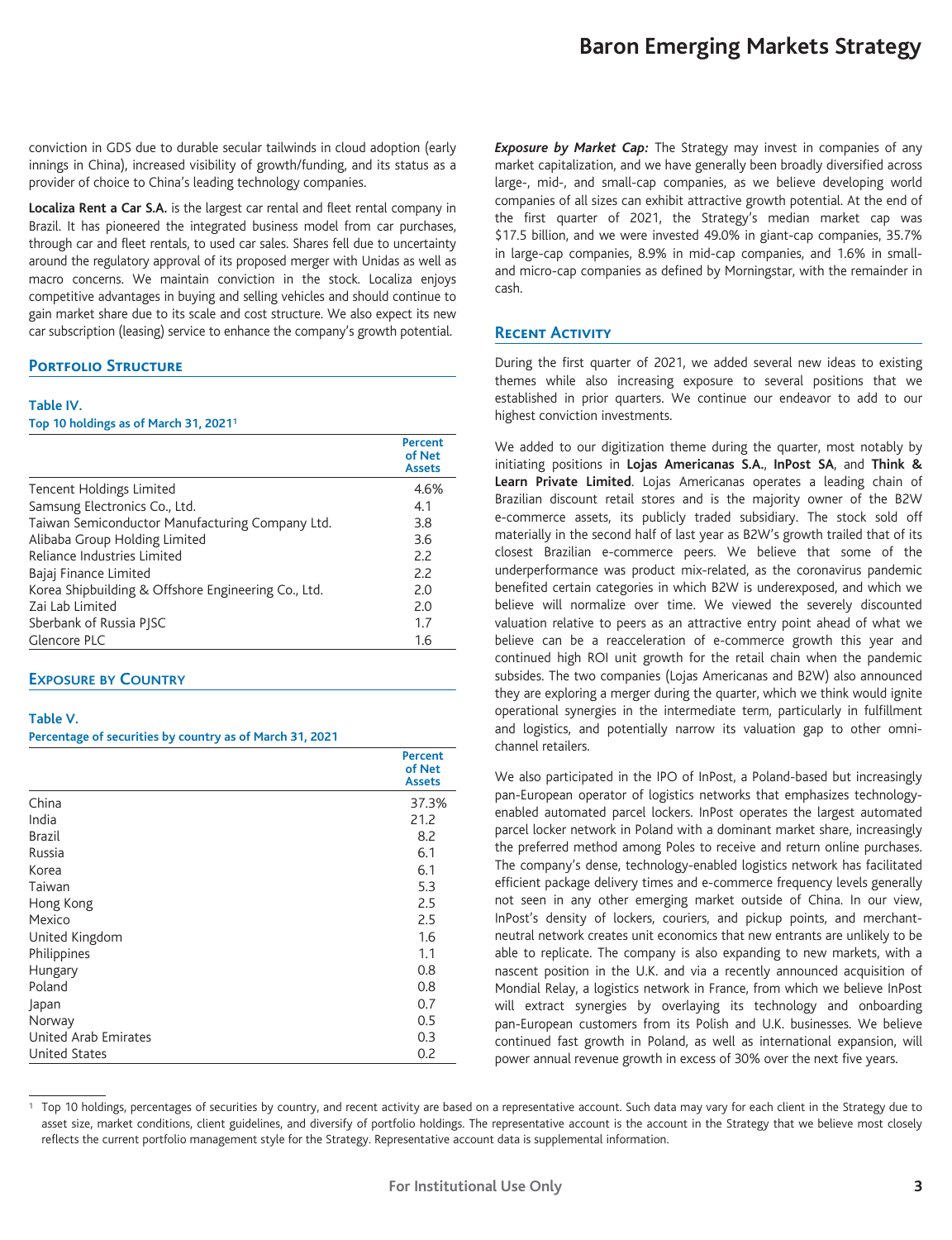Finally, during the quarter, we participated in the Series F private funding round of Think & Learn, which is the parent entity of BYJU's–the Learning App, India's largest education technology company with over 90% market share. Think & Learn is our first private investment, and we are excited to partner with founder Byju Raveendran and his entrepreneurial team as the company continues to grow its user base and diversify into new business verticals and expand internationally. BYJU's has made a string of strategic acquisitions to give it an omnichannel presence across the entire product cycle (toddlers/K-12/post-K-12/programming). In our view, India's education technology industry is still in its infancy and is expected to scale significantly over the next several years, driven by an ever-growing focus on education in India, rising disposable income to support premium services, and higher smartphone/4G penetration that is accelerating online education and expanding the total addressable market beyond the largest cities.

During the quarter, we also initiated several investments related to our long-held EM consumer theme. **Budweiser Brewing Company APAC Limited** (Anheuser-Busch InBev's listed Asian subsidiary) operates a premium-branded beer business across most of InBev's Asian markets. Approximately 80% of operating income is earned in China and the remaining 20% in Korea, while other operations in Southeast Asia and India are currently small but offer upside potential, particularly via M&A opportunities. In our view, China is one of the most attractive beer markets globally as the penetration of premium and super premium beer brands is growing off a very low base of only 15% of total consumption. Bud APAC is the largest, if not dominant, player in the premium and super premium categories, with respective market shares of 50% and 25%, owing to decades of brand investment. As such, we believe the company is best positioned to capitalize on what we believe will be a decade of premiumization in beer consumption in China. The company's business suffered from a slowdown in the core nightlife channel in late 2019 as well as from its exposure to on premise consumption during the COVID-19 pandemic in 2020. Having passed on the IPO 18 months ago, we viewed the subsequent sell-off as providing an attractive entry point to invest in the best brand portfolio in Chinese beer, and we now expect temporary pandemic-related headwinds to offer easy comparisons over the next couple of years.

We also recently initiated a position in **Jubilant FoodWorks Limited**, the sole and exclusive master franchisee of Domino's Pizza in India, Bangladesh, Sri Lanka, and Nepal. Jubilant owns and operates over 1,300 stores located across over 280 cities in India with plans to open 100 to 150 new stores annually to cater to rising consumer demand for fast food dining. Jubilant is emerging as an "India food-tech" proxy by leveraging its best-in-class, in-house delivery & logistics network. With over 50 million app downloads, online delivery now accounts for about 70% of revenue, and we believe the online channel will continue to drive growth going forward due to a structural shift in consumer preferences post the onset of COVID-19 and the current work from home environment. In our view, Jubilant is wellpositioned to sustain mid-to high teens earnings growth over the next five to seven years driven by new store openings, market share gains from unorganized and less hygienic restaurant competitors, and accelerating adoption of online food delivery in India.

Finally, we participated in the IPO of **Fix Price Group Ltd.** Fix Price is the largest multi-category deep discount retailer in Russia, a category that it essentially owns with over 90% market share. The company has carved out a highly profitable niche, evidenced by top tier unit economics in global

retail, by offering consumers a limited but deeply discounted assortment of fast-moving SKUs in small, standardized, and highly capital-efficient stores. By focusing on private label and working closely with suppliers to engineer costs out of products, Fix Price carries a relatively unique assortment that drives savings of 30% to 40% for Russian consumers, who are price conscious after a period of stagnation in real discretionary income. The company is founder-led by respected retail executives and has outlined a vision to more than triple its store count at an annual unit growth pace of 15% to 20% for many years. Negative working capital and short paybacks on store buildout make this fast pace of growth entirely self-funding, and we expect an attractive dividend payout concurrent with such growth.

We added to several of our existing positions during the quarter, most notably **Korea Shipbuilding & Offshore Engineering Co., Ltd.**, **Glencore PLC**, **Will Semiconductor Co., Ltd.**, **Bajaj Finance Limited**, **Sberbank of Russia PJSC**, **Suzano S.A.**, **Novatek PJSC**, and **Galaxy Entertainment Group Limited**.

During the quarter, we also exited several positions due to concerns regarding fundamental developments or valuation, or due to our endeavor to increase concentration where we have the highest conviction in quality and return potential. Positions sold during the quarter include **B3 S.A. – Brasil, Bolsa, Balcao**, **Rumo S.A.**, **Li Auto Inc**., **Britannia Industries Limited**, **Fomento Economico Mexicano, S.A.B. de C.V.**, **GRUMA, S.A.B. de C.V.**, **Hangzhou Hikvision Digital Technology Co., Ltd.**, and **CP All Plc**.

# **Outlook**

The first quarter of 2021 was volatile, with more speculative and higher growth stocks advancing briskly to reach a peak in mid-February, only to reverse and end the quarter relatively flat. Quality growth stocks performed similarly, albeit with less volatility. This reversal coincided with the acceleration of the rise in longer-term sovereign bond yields that began late last year. In our view, this is a reflection of growing market conviction around vaccine penetration, economic reopening, and the re-upping of global fiscal stimulus. Although the earnings outlook remains buoyant across most sectors, more economically sensitive stocks have recently benefited from rising conviction around growth expectations, while quality growth stocks were more vulnerable to multiple compression when interest rates rose abruptly. We view the first quarter market behavior as evidence that we have likely passed through the most favorable phase of the post-COVID-19 market recovery, where risk aversion, low expectations, and pent-up demand met massive policy stimulus, positive vaccine developments, and increasingly, economic reopening and normalization. Going forward, we expect equity investors to be more sensitive to the pace of growth and inflation expectations, while skeptical of central bank tightening, and real economic growth and earnings will replace policy stimulus as the primary catalyst for future gains. In our view, bond yields have already priced in a materially tighter Fed than both what is being communicated and what is likely. We suspect bond market vigilantes may have gone too far too soon, and note that a peak in bond yields would favor growth stocks after a substantive first quarter correction.

We often say that whether looking at a particular company, a country/ currency, or an asset class such as equities, what matters in assessing the attractiveness of an investment is not only the likely forward evolution of fundamentals, but also, and often critically, what has already been priced in. We view the current market environment as unique in the context of prior post-economic/financial crises. The COVID-19 crisis was not provoked by